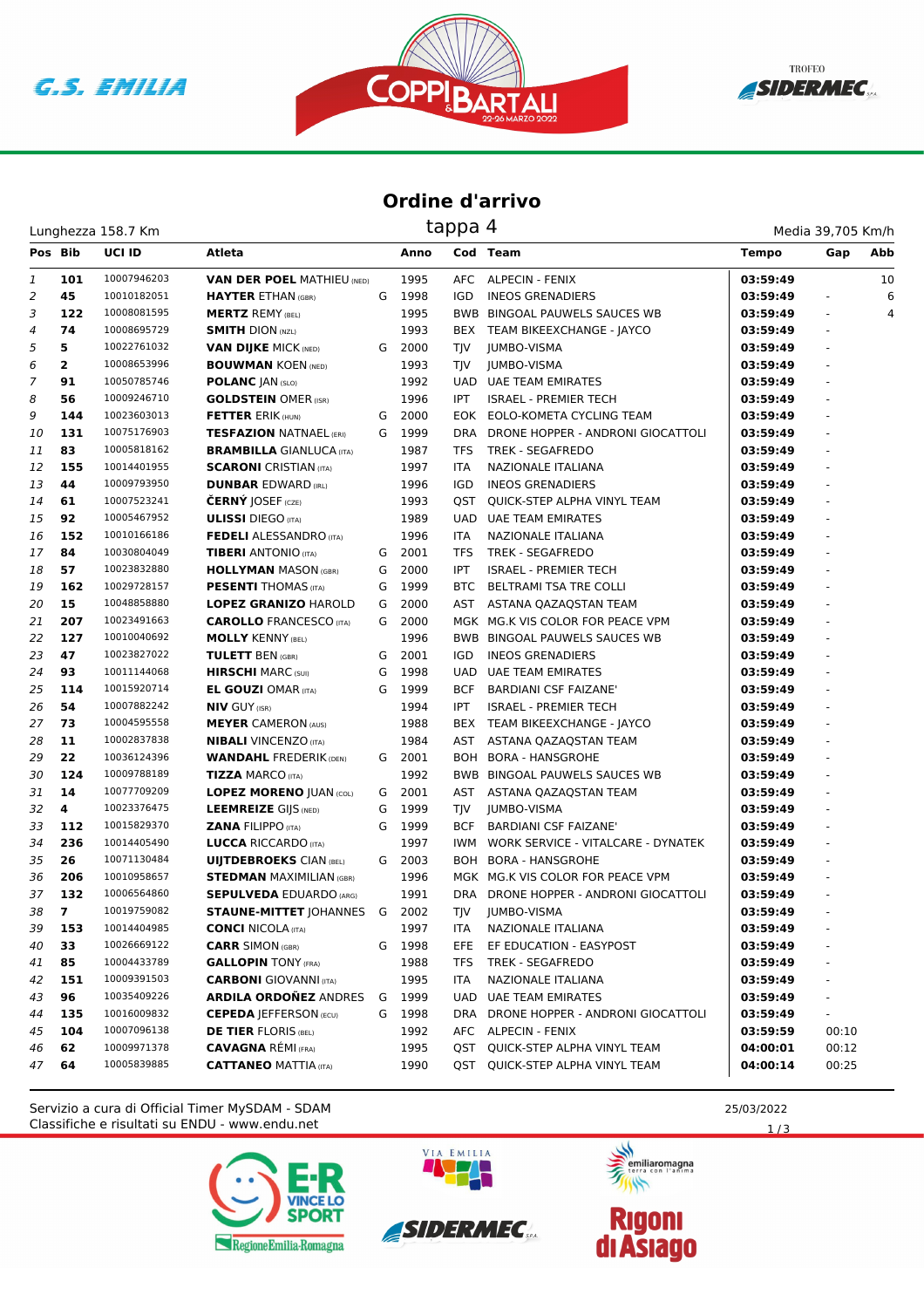C.S. EMILIA





## **Ordine d'arrivo**

| Lunghezza 158.7 Km | tappa 4 | Media 39.705 Km/h |
|--------------------|---------|-------------------|
|                    |         |                   |

| Pos Bib |     | UCI ID      | Atleta                             |   | Anno   |            | Cod Team                               | <b>Tempo</b> | Gap                      | Abb |
|---------|-----|-------------|------------------------------------|---|--------|------------|----------------------------------------|--------------|--------------------------|-----|
| 48      | 65  | 10010948351 | <b>SCHMID MAURO (SUI)</b>          |   | G 1999 | OST        | QUICK-STEP ALPHA VINYL TEAM            | 04:00:14     |                          |     |
| 49      | 105 | 10006467961 | <b>SBARAGLI KRISTIAN (ITA)</b>     |   | 1990   |            | AFC ALPECIN - FENIX                    | 04:00:33     | 00:44                    |     |
| 50      | 41  | 10003253221 | <b>THOMAS</b> GERAINT (GBR)        |   | 1986   | <b>IGD</b> | <b>INEOS GRENADIERS</b>                | 04:00:34     | 00:45                    |     |
| 51      | 6   | 10023337170 | <b>VAN BELLE LOE (NED)</b>         | G | 2002   | <b>TIV</b> | <b>JUMBO-VISMA</b>                     | 04:02:53     | 03:04                    |     |
| 52      | 202 | 10019372601 | <b>DOUBLE PAUL (GBR)</b>           |   | 1996   |            | MGK MG.K VIS COLOR FOR PEACE VPM       | 04:02:53     | $\omega$                 |     |
| 53      | 121 | 10011029890 | <b>WIRTGEN LUC (LUX)</b>           | G | 1998   |            | BWB BINGOAL PAUWELS SAUCES WB          | 04:02:53     |                          |     |
| 54      | 76  | 10009976836 | <b>SOBRERO MATTEO (ITA)</b>        |   | 1997   |            | BEX TEAM BIKEEXCHANGE - JAYCO          | 04:02:53     |                          |     |
| 55      | 46  | 10005587887 | <b>PUCCIO</b> SALVATORE (ITA)      |   | 1989   | IGD        | <b>INEOS GRENADIERS</b>                | 04:02:53     |                          |     |
| 56      | 177 | 10009700889 | <b>GAROSIO ANDREA (ITA)</b>        |   | 1993   | <b>BIE</b> | <b>BIESSE CARRERA</b>                  | 04:02:53     | ÷,                       |     |
| 57      | 156 | 10029878408 | <b>PETRELLI</b> GABRIELE (ITA)     |   | G 2000 | <b>ITA</b> | NAZIONALE ITALIANA                     | 04:05:31     | 05:42                    |     |
| 58      | 31  | 10008663090 | <b>BETTIOL ALBERTO (ITA)</b>       |   | 1993   | EFE.       | EF EDUCATION - EASYPOST                | 04:05:31     | $\omega$                 |     |
| 59      | 154 | 10005397224 | <b>CANOLA MARCO (ITA)</b>          |   | 1988   | <b>ITA</b> | <b>NAZIONALE ITALIANA</b>              | 04:05:31     |                          |     |
| 60      | 231 | 10030344715 | <b>BORTOLUZZI GIOVANNI (ITA)</b>   | G | 2002   | <b>IWM</b> | WORK SERVICE - VITALCARE - DYNATEK     | 04:05:31     |                          |     |
| 61      | 183 | 10064783250 | <b>PINZON VILLALBA EDGAR</b>       | G | 2001   | CTA        | COLOMBIA TIERRA DE ATLETAS GW          | 04:05:31     |                          |     |
| 62      | 142 | 10015389234 | <b>RIVI SAMUELE (ITA)</b>          | G | 1998   | EOK        | EOLO-KOMETA CYCLING TEAM               | 04:05:33     | 05:44                    |     |
| 63      | 175 | 10015920007 | <b>BELLERI MICHAEL (ITA)</b>       | G | 1999   | <b>BIE</b> | <b>BIESSE CARRERA</b>                  | 04:06:25     | 06:36                    |     |
| 64      | 32  | 10009817188 | <b>VAN DEN BERG  ULIUS (NED)</b>   |   | 1996   | EFE.       | EF EDUCATION - EASYPOST                | 04:06:25     | $\overline{\phantom{a}}$ |     |
| 65      | 102 | 10007291754 | <b>RIESEBEEK OSCAR (NED)</b>       |   | 1992   |            | AFC ALPECIN - FENIX                    | 04:06:25     |                          |     |
| 66      | 233 | 10014478343 | <b>COLOMBO RAUL (ITA)</b>          |   | 1996   | IWM        | WORK SERVICE - VITALCARE - DYNATEK     | 04:06:25     | ÷,                       |     |
| 67      | 53  | 10006060056 | <b>HOLLENSTEIN RETO (SUI)</b>      |   | 1985   | <b>IPT</b> | <b>ISRAEL - PREMIER TECH</b>           | 04:06:25     |                          |     |
| 68      | 123 | 10016305074 | <b>PAQUOT TOM (BEL)</b>            | G | 1999   |            | <b>BWB BINGOAL PAUWELS SAUCES WB</b>   | 04:06:25     | ä,                       |     |
| 69      | 25  | 10010966236 | <b>GAMPER PATRICK (AUT)</b>        |   | 1997   | BOH        | <b>BORA - HANSGROHE</b>                | 04:06:25     | ÷,                       |     |
| 70      | 197 | 10014968191 | <b>MONACO ALESSANDRO (ITA)</b>     | G | 1998   | <b>GTS</b> | GIOTTI VICTORIA - SAVINI DUE           | 04:06:25     |                          |     |
| 71      | 147 | 10015668514 | <b>ROPERO MOLINA ALEJANDRO G</b>   |   | 1998   |            | EOK EOLO-KOMETA CYCLING TEAM           | 04:06:25     |                          |     |
| 72      | 133 | 10005390958 | <b>BISOLTI ALESSANDRO (ITA)</b>    |   | 1985   | DRA        | DRONE HOPPER - ANDRONI GIOCATTOLI      | 04:06:25     |                          |     |
| 73      | 182 | 10063599850 | <b>GOMEZ BECERRA GERMAN</b>        | G | 2001   | CTA        | COLOMBIA TIERRA DE ATLETAS GW          | 04:06:25     |                          |     |
| 74      | 187 | 10068247968 | <b>RICO LEMUS CRISTIAN DAVID G</b> |   | 2001   | <b>CTA</b> | COLOMBIA TIERRA DE ATLETAS GW          | 04:06:25     | ä,                       |     |
| 75      | 72  | 10003205630 | <b>KANGERT TANEL (EST)</b>         |   | 1987   |            | BEX TEAM BIKEEXCHANGE - JAYCO          | 04:06:25     |                          |     |
| 76      | 125 | 10015678719 | <b>MEENS JOHAN (BEL)</b>           | G | 1999   |            | <b>BWB BINGOAL PAUWELS SAUCES WB</b>   | 04:06:25     | $\omega$                 |     |
| 77      | 42  | 10005776231 | <b>WURF CAMERON (AUS)</b>          |   | 1983   | <b>IGD</b> | <b>INEOS GRENADIERS</b>                | 04:06:25     |                          |     |
| 78      | 43  | 10010087778 | <b>DE PLUS LAURENS (BEL)</b>       |   | 1995   | <b>IGD</b> | <b>INEOS GRENADIERS</b>                | 04:06:25     |                          |     |
| 79      | 63  | 10009966530 | <b>KNOX JAMES (GBR)</b>            |   | 1995   | OST        | QUICK-STEP ALPHA VINYL TEAM            | 04:06:25     |                          |     |
| 80      | 35  | 10011237634 | <b>SHAW JAMES (GBR)</b>            |   | 1996   | EFE        | EF EDUCATION - EASYPOST                | 04:06:25     | ä,                       |     |
| 81      | 171 | 10029787367 | <b>CIUCCARELLI RICCARDO (ITA)</b>  | G | 2000   | <b>BIE</b> | <b>BIESSE CARRERA</b>                  | 04:06:25     | $\omega$                 |     |
| 82      | 77  | 10009812239 | <b>MAAS JAN (NED)</b>              |   | 1996   |            | BEX TEAM BIKEEXCHANGE - JAYCO          | 04:09:36     | 09:47                    |     |
| 83      | 81  | 10007527584 | <b>LIEPINS EMILS (LAT)</b>         |   | 1992   | <b>TFS</b> | <b>TREK - SEGAFREDO</b>                | 04:09:36     | $\overline{\phantom{a}}$ |     |
| 84      | 235 | 10030690275 | <b>CARRETTA RICCARDO (ITA)</b>     | G | 2001   | <b>IWM</b> | WORK SERVICE - VITALCARE - DYNATEK     | 04:09:36     |                          |     |
| 85      | 145 | 10010783855 | <b>VIEGAS DANIEL (POR)</b>         | G | 1998   |            | EOK EOLO-KOMETA CYCLING TEAM           | 04:09:36     |                          |     |
| 86      | 174 | 10054909155 | <b>NORDAL MATTIAS (DEN)</b>        | G | 2001   | BIE        | <b>BIESSE CARRERA</b>                  | 04:09:36     |                          |     |
| 87      | 71  | 10015723579 | <b>COLLEONI KEVIN (ITA)</b>        | G | 1999   |            | BEX TEAM BIKEEXCHANGE - JAYCO          | 04:09:36     |                          |     |
| 88      | 146 | 10011188124 | <b>MARTIN ROMERO DAVID (ESP)</b>   | G | 1999   |            | EOK EOLO-KOMETA CYCLING TEAM           | 04:09:36     |                          |     |
| 89      | 143 | 10038165642 | <b>GARCIA GONZALEZ SERGIO G</b>    |   | 1999   |            | EOK EOLO-KOMETA CYCLING TEAM           | 04:09:36     |                          |     |
| 90      | 234 | 10015134004 | <b>ZANDRI FRANCESCO (ITA)</b>      |   | 1997   |            | IWM WORK SERVICE - VITALCARE - DYNATEK | 04:09:36     |                          |     |
| 91      | 82  | 10007518894 | <b>PELLAUD SIMON (SUI)</b>         |   | 1992   | TFS        | <b>TREK - SEGAFREDO</b>                | 04:09:36     |                          |     |
| 92      | 113 | 10029928928 | <b>TOLIO ALEX (ITA)</b>            | G | 2000   | <b>BCF</b> | <b>BARDIANI CSF FAIZANE'</b>           | 04:09:36     |                          |     |
| 93      | 222 | 10030100393 | <b>OLIVERO</b> SIMONE (ITA)        | G | 2001   |            | COR TEAM CORRATEC                      | 04:09:36     |                          |     |
| 94      | 51  | 10004393676 | <b>FROOME</b> CHRISTOPHER (GBR)    |   | 1985   | IPT        | <b>ISRAEL - PREMIER TECH</b>           | 04:09:36     |                          |     |

Classifiche e risultati su ENDU - www.endu.net Servizio a cura di Official Timer MySDAM - SDAM 25/03/2022







 $2/3$